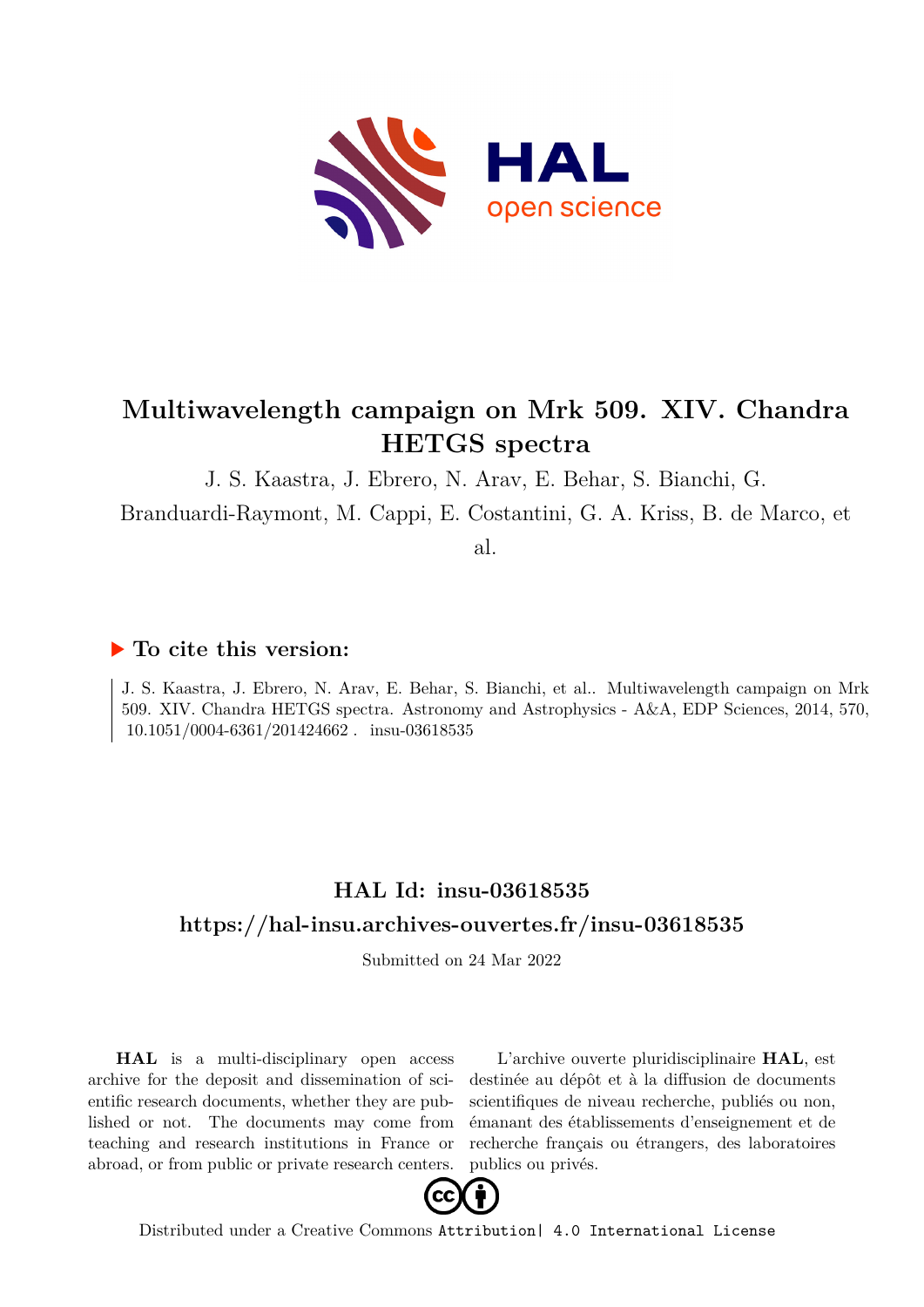

# **Multiwavelength campaign on Mrk 509**

# **XIV. Chandra HETGS spectra**

J. S. Kaastra<sup>1,2,3</sup>, J. Ebrero<sup>4,1</sup>, N. Arav<sup>5</sup>, E. Behar<sup>6</sup>, S. Bianchi<sup>7</sup>, G. Branduardi-Raymont<sup>8</sup>, M. Cappi<sup>9</sup>, E. Costantini<sup>1</sup>, G. A. Kriss<sup>10,11</sup>, B. De Marco<sup>12</sup>, M. Mehdipour<sup>8,1</sup>, S. Paltani<sup>13</sup>, P.-O. Petrucci<sup>14,15</sup>, C. Pinto<sup>16</sup>, G. Ponti<sup>12</sup>, K. C. Steenbrugge<sup>17,18</sup>, and C. P. de Vries<sup>1</sup>

<sup>1</sup> SRON Netherlands Institute for Space Research, Sorbonnelaan 2, 3584 CA Utrecht, The Netherlands e-mail: J.S.Kaastra@sron.nl

- <sup>2</sup> Department of Physics and Astronomy, Universiteit Utrecht, PO Box 80000, 3508 TA Utrecht, The Netherlands<br> $\frac{3}{2}$  Laidan Observatory, Laidan University, PO Box 0513, 2200 B A Laidan. The Netherlands
- Leiden Observatory, Leiden University, PO Box 9513, 2300 RA Leiden, The Netherlands
- <sup>4</sup> European Space Astronomy Centre (ESAC), PO Box 78, 28691 Villanueva de la Cañada, Madrid, Spain
- <sup>5</sup> Department of Physics, Virginia Tech, Blacksburg, VA 24061, USA
- <sup>6</sup> Department of Physics, Technion-Israel Institute of Technology, 32000 Haifa, Israel
- <sup>7</sup> Dipartimento di Matematica e Fisica, Università degli Studi Roma Tre, Via della Vasca Navale 84, 00146 Roma, Italy
- <sup>8</sup> Mullard Space Science Laboratory, University College London, Holmbury St. Mary, Dorking, Surrey, RH5 6NT, UK
- <sup>9</sup> INAF-IASF Bologna, Via Gobetti 101, 40129 Bologna, Italy
- <sup>10</sup> Space Telescope Science Institute, 3700 San Martin Drive, Baltimore, MD 21218, USA
- <sup>11</sup> Department of Physics and Astronomy, The Johns Hopkins University, Baltimore, MD 21218, USA
- <sup>12</sup> Max Planck Institut für Extraterrestrische Physik, 85741 Garching, Germany
- <sup>13</sup> University of Geneva, 16, ch. d'Ecogia, 1290 Versoix, Switzerland
- <sup>14</sup> Univ. Grenoble Alpes, IPAG, 38000 Grenoble, France
- <sup>15</sup> CNRS, IPAG, 38000 Grenoble, France
- <sup>16</sup> Institute of Astronomy, University of Cambridge, Madingley Road, Cambridge CB3 0HA, UK
- <sup>17</sup> Instituto de Astronomía, Universidad Católica del Norte, Avenida Angamos 0610, Casilla 1280 Antofagasta, Chile
- <sup>18</sup> Department of Physics, University of Oxford, Keble Road, Oxford OX1 3RH, UK

Received 23 July 2014 / Accepted 29 August 2014

# **ABSTRACT**

Context. We present in this paper the results of a 270 ks *Chandra* HETGS observation in the context of a large multiwavelength campaign on the Seyfert galaxy Mrk 509.

Aims. The HETGS spectrum allows us to study the high ionisation warm absorber and the Fe-K complex in Mrk 509. We search for variability in the spectral properties of the source with respect to previous observations in this campaign, as well as for evidence of ultra-fast outflow signatures.

Methods. The *Chandra* HETGS X-ray spectrum of Mrk 509 was analysed using the SPEX fitting package.

Results. We confirm the basic structure of the warm absorber found in the 600 ks *XMM-Newton* RGS observation observed three years earlier, consisting of five distinct ionisation components in a multikinematic regime. We find little or no variability in the physical properties of the different warm absorber phases with respect to previous observations in this campaign, except for component D2 which has a higher column density at the expense of component C2 at the same outflow velocity  $(-240 \text{ km s}^{-1})$ . Contrary to prior reports we find no <sup>−</sup>700 km s−<sup>1</sup> outflow component. The O viii absorption line profiles show an average covering factor of 0.<sup>81</sup> <sup>±</sup> <sup>0</sup>.<sup>08</sup> for outflow velocities faster than −100 km s−1, similar to those measured in the UV. This supports the idea of a patchy wind. The relative metal abundances in the outflow are close to proto-solar. The narrow component of the Fe K $\alpha$  emission line shows no changes with respect to previous observations which confirms its origin in distant matter. The narrow line has a red wing that can be interpreted to be a weak relativistic emission line. We find no significant evidence of ultra-fast outflows in our new spectrum down to the sensitivity limit of our data.

**Key words.** galaxies: active – quasars: absorption lines – X-rays: general – X-rays: galaxies – galaxies: individual: Mrk 509

# **1. Introduction**

Active galactic nuclei (AGN) are powered by gravitational accretion of matter onto a central supermassive black hole. It is thought that the intense radiation field might be powerful enough to drive gas outflows from the nucleus. The widespread occurrence of these outflows was recognised after the development of high-resolution UV and X-ray spectrographs, which were able to identify their signatures in the form of absorption lines of a photoionised gas, the so-called warm absorber (WA), blueshifted with respect to the rest frame of the source (Crenshaw et al. 1999; Kaastra et al. 2000). An extensive overview of these outflows can be found in Crenshaw et al. (2003).

Despite their importance, several questions regarding the origin, geometry, and structure of the WA remain open. The proposed origins for AGN outflows are disc-driven winds (Elvis 2000) and thermally driven winds emanating from the putative dusty torus (Krolik & Kriss 2001). The discovery of blueshifted Fe K-shell lines in radio-quiet AGN (e.g. Chartas et al. 2002, 2003) were interpreted with the so-called ultra-fast outflows,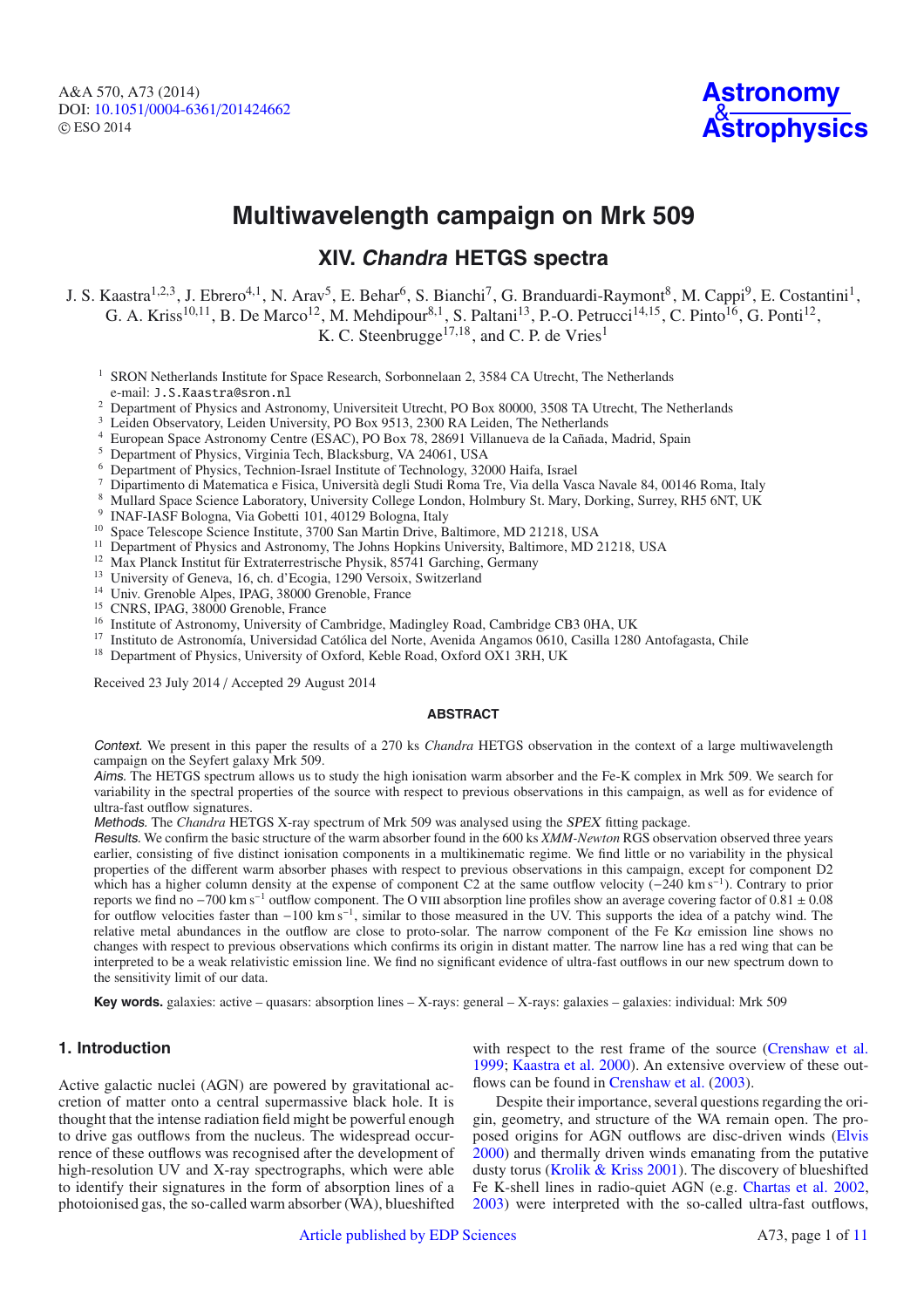defined as highly ionised winds (log  $\xi \sim 3-6$ ) outflowing at velocities faster than  $-10\,000 \text{ km s}^{-1}$  (Tombesi et al. 2010). In this context, it has been proposed that the ultra-fast outflows are launched as a disc wind, close to the central black hole, whereas WA are launched farther out, thus forming a stratified wind (Kazanas et al. 2012; Tombesi et al. 2013).

Here we present the results of a 270 ks *Chandra* HETGS observation of the Seyfert 1 galaxy Mrk 509 in the context of a large multiwavelength campaign. Mrk 509 is one of the brightest Seyfert galaxies in the sky  $(L(1-1000 \text{ Ryd}) = 3.2 \times 10^{38} \text{ W})$ , and it is considered one of the closest  $(z = 0.034397)$  Seyfert 1/QSO hybrids. Because of its brightness and confirmed presence of UV and X-ray absorbers, Mrk 509 was the subject of an extensive multiwavelength campaign in 2009 described in Kaastra et al. (2011b). The present *Chandra* data were taken in 2012.

This paper is organised as follows. In Sect. 2 we describe the data reduction. In Sect. 3 we analyse the spectral lines, while in Sect. 4 we study the O VIII line profile. The overall modelling of the outflow and the Fe-K complex are described in Sect. 5 and Sect. 6, respectively. In Sect. 7 we search for ultra-fast outflows in our spectrum. In Sect. 8 we discuss our results and, finally, we report our conclusions in Sect. 9.

Throughout the paper, the C-statistics fitting method is used, and the quoted errors refer to 68.3% confidence level ( $\Delta C = 1$ ) for one parameter of interest) unless otherwise stated.

# **2. Data reduction**

Mrk 509 was observed by *Chandra* with the HETGS between 4 and 9 September 2012. The *Chandra* observation was split into two parts, separated by 19 h: observation nrs. 13864 and 13865, with exposure times of 170 and 99 ks, respectively. The data were analysed using the standard CIAO version 4.4 tools.

The spectra and response matrices were converted into SPEX (Kaastra et al. 1996) format, and that package was used for all spectral analysis. The standard High Energy Grating (HEG) and Medium Energy Grating (MEG) spectra are slightlyoversampled hence we binned them by a factor of 2 to about  $1/3-1/2$  of the full width at half maximum (FWHM) of the respective gratings.

## 2.1. Spectral modelling

It appears that when the fluxed MEG and HEG spectra are plotted, the HEG/MEG flux ratio is fairly constant at an average value of  $0.954 \pm 0.004$  in the 3–13 Å band. In the lower wavelength band, between 1.5–3 Å, this ratio is rising with an average value of  $0.999 \pm 0.016$ . At the other side of the spectrum, between 13–16 Å, the HEG/MEG flux ratio is lower, on average  $0.90 \pm 0.05$ . For these reasons we restricted the data range to 2.5−26 Å for MEG (at the long wavelength end the statistics becomes too poor), and to 1.55–15.5 Å for HEG. In our combined spectral fits we rescaled the response matrix of the HEG uniformly by a factor of 0.954 to get consistent spectra for HEG and MEG over the relevant wavelength range.

### 2.2. Time variability

We checked variability of the source by constructing the zeroth order lightcurve using 1000 s bins. For the first observation, the average count rate was constant at a value of  $0.3351 \pm$ <sup>0</sup>.0014 counts/s. We find strict upper limits to any linear flux changes; they correspond to flux differences compared to the mean flux of less than 0.7%. Interestingly, the second observation has the same average count rate within the error bars,  $0.3343 \pm 0.0018$  counts/s. However, this observation shows a weak declining trend, with an almost linear flux decrease of  $4.6 \pm 1.9\%$  between the start and the end of the observation. Compared to the *XMM-Newton* observations 3 years earlier, the variability on these short timescales is remarkably low. For this reason we have combined both observations and only consider the single time-averaged HETGS spectrum.

Apart from the flux constancy during the *Chandra* observations in 2012, also the fluxed continuum spectrum of the *Chandra* observation over the 5–25 Å range agrees within 5% with the fluxed RGS spectrum taken in 2009. The similarity is even stronger: we have measured the equivalent width of the seven strongest absorption lines in common between the RGS and HETGS spectra, and found that they are the same within the error bars. The HST/COS UV band also shows no strong differences in flux between the 2009 and 2012 observations (less than 5% at 1360 Å). Given this similarity of the spectra, we will adopt for our modelling the same ionising spectral energy distribution (SED) as used for the analysis of the *XMM-Newton* data of 2009 (Kaastra et al. 2011b; Detmers et al. 2011).

# 2.3. Velocity scale

The proper wavelength calibration for the RGS spectra of Mrk 509 was rather complex, see Kaastra et al. (2011a). This is essentially due to the lack of a zeroth-order spectrum in the RGS. Because of small non-linearities in the HRC-S detector used with the *Chandra* LETGS spectra in 2009 there remains some uncertainty in the wavelength scale, estimated by Kaastra et al.  $(2011a)$  to be about 1.8 mÅ, corresponding to about 30 km s<sup>-1</sup>.

For the HETGS the situation is more straightforward because of the presence of the zeroth-order combined with the extremely linear wavelength scale provided by the solid state ACIS-S detector chips. We have corrected our standard extracted HETGS spectra only for the Doppler motion of the Earth around the Sun, which was 12.7 km s<sup>-1</sup> towards Mrk 509.

We have measured the outflow velocities derived from the 7 strongest absorption lines in common between the HETGS and the RGS spectra (Ne ix and Ne x 1s–2p; O vii 1s–2p, 1s–3p and 1s–4p, and O vIII 1s–2p and 1s–3p). There is a perfect linear correlation between both velocity scales. Adopting the HETGS velocity scale to be correct, the velocities derived from the RGS spectra in Kaastra et al. (2011a) and subsequent papers need to be increased by  $+55 \pm 21$  km s<sup>-1</sup> (i.e. they are less blueshifted). This correction is just about twice the uncertainty of 30 km s<sup> $-1$ </sup> that was derived before on this for the RGS velocity scale.

From the above analysis we have excluded one line, namely the Mg xi 1s–2p line. The RGS spectrum (Kaastra et al. 2011a) showed a clear line (>5 $\sigma$  significance) at a velocity of -545  $\pm$ 150 km s−1, corrected to the HETGS scale. However, for the same Mg xi transition the HETGS spectrum has a velocity of  $-200 \pm 60$  km s<sup>-1</sup>. We discuss this in Sect. 8. From now onwards we will report all velocities from the RGS analysis, including those reported by Detmers et al. (2011), corrected to the HETGS scale.

## **3. Analysis of spectral lines**

We have determined line profiles for the stronger spectral lines as follows. Over small wavelength ranges, the spectrum expressed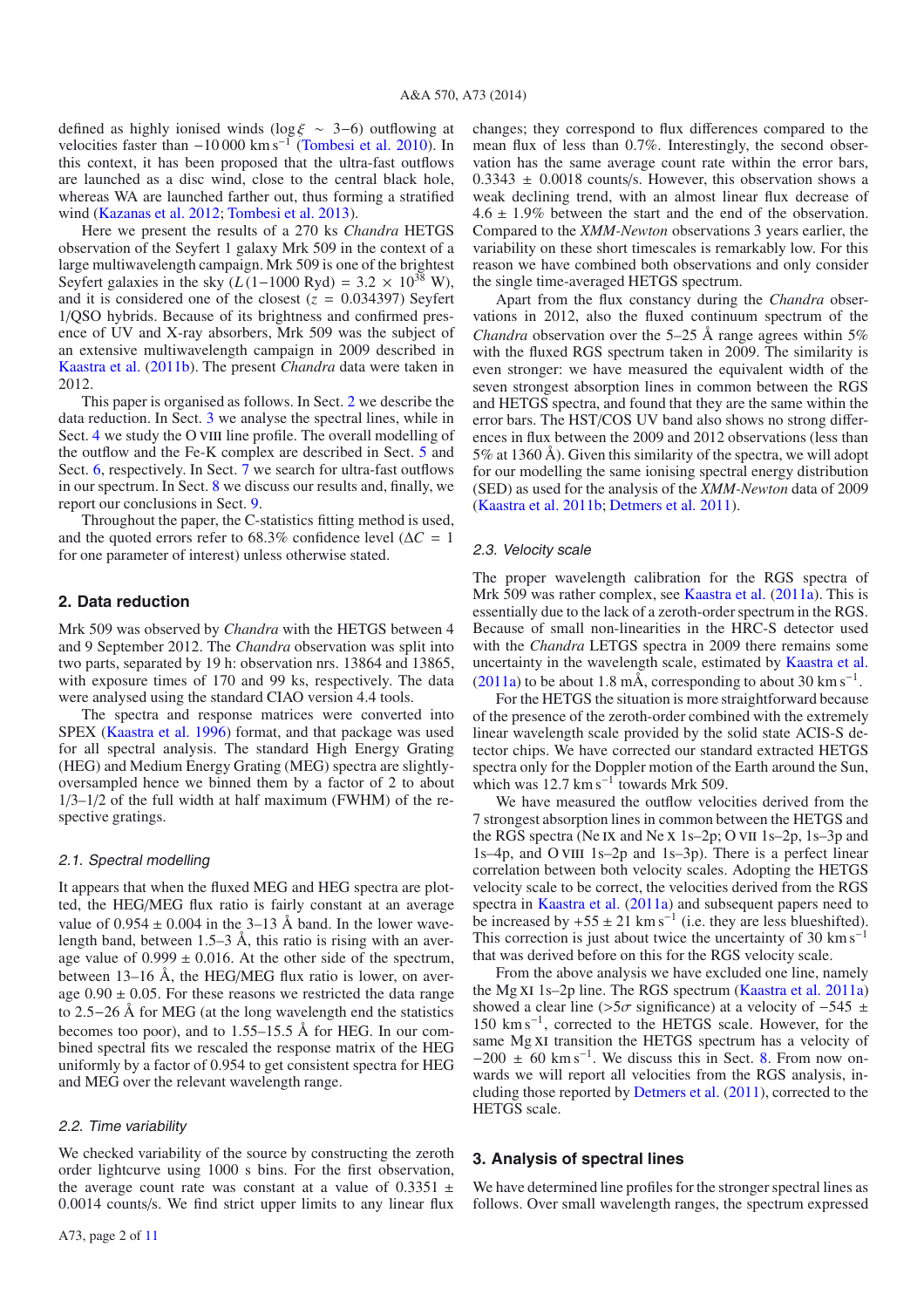

**[Fig. 1.](http://dexter.edpsciences.org/applet.php?DOI=10.1051/0004-6361/201424662&pdf_id=1)** Normalised line profiles for Si and Mg lines. Line identifications and gratings are indicated in the panels. The dotted lines correspond to the expected line profile for an infinitely narrow absorption line at outflow velocity 0 convolved with the instrumental line-spread function and with a depth corresponding to the depth of the observed spectral line. They serve to show the typical instrumental broadening.

in photons  $m^{-2} s^{-1} \text{ Å}^{-1}$  is rather flat. Therefore, we determined the average continuum flux level for each line in a band between 10 000 and 20 000 km s−<sup>1</sup> offset at each side of the line. From this continuum range we exclude the narrow absorption lines as well as the weak broad emission lines associated with some of these lines (Detmers et al. 2011). The spectra near the lines were normalised to this level and are shown in Figs. 1 and 2.

It is seen that all lines are significantly broader than the spectral resolution of the instrument, and most of them show a blue wing extending up to several hundred km s<sup>-1</sup>, a clear signature of outflow. Several spectral lines show almost black line cores, indicative for a high optical depth, in particular the Ne  $x$  and  $O$  VIII 1s–2p transitions. This last line even shows some evidence of a red wing, and in its blue wing extends up to  $-600 \text{ km s}^{-1}$  or even up to  $-1200 \text{ km s}^{-1}$  (Fig. 2). Interestingly, while the line is very deep, it appears not to be completely black. A similar behaviour appears to be the case for the O vii 1s–2p line, although because of the strong drop of sensitivity of the MEG towards long wavelengths the significance is somewhat lower than for O VIII.

Because for O VIII both the 1s–2p and 1s–3p lines are wellresolved and have a good statistical quality, we first perform a detailed analysis of the line profiles of both lines.

# **4. Velocity-resolved line spectroscopy of O** viii

In the UV-band, thanks to the high-resolution of instruments like FUSE, STIS and COS, it has been possible to do velocity-resolved line spectroscopy on sets of lines from the



**[Fig. 2.](http://dexter.edpsciences.org/applet.php?DOI=10.1051/0004-6361/201424662&pdf_id=2)** As Fig. 1, but for Ne and O lines.

same ion in order to derive covering factors and column densities as a function of outflow velocity (e.g. Arav et al. 2002). In the X-ray band this has been harder to do because of the lower spectral resolution and smaller number of photons. Mrk 509 is one of the brightest Seyferts on the sky, however, and our deep exposure with the HETGS provides us with a suitable pair of lines from O VIII: the 1s–2p ( $Ly\alpha$ ) and 1s–3p ( $Ly\beta$ ) lines (Fig. 2). The 1s–2p line is several times broader than the spectral resolution of the MEG grating.

We have modelled the velocity-dependent transmission  $T(v)$ of both components as follows:

$$
T_{\alpha}(v) = 1 - f_{c}(v) + f_{c}(v)e^{-\tau_{\alpha}(v)},
$$
\n(1)

$$
T_{\beta}(v) = 1 - f_{c}(v) + f_{c}(v)e^{-\tau_{\beta}(v)}.
$$
 (2)

Here  $\tau_{\beta}(v) = (\lambda_{\beta} f_{\beta}/\lambda_{\alpha} f_{\alpha}) \tau_{\alpha}(v)$  with  $f_{\alpha}$  and  $f_{\beta}$  the oscillator strengths of both lines (actually doublets) and  $\lambda_{\alpha}$  and  $\lambda_{\beta}$  their strengths of both lines (actually doublets) and  $\lambda_{\alpha}$  and  $\lambda_{\beta}$  their wavelengths. Furthermore,  $f_c(v)$  is the velocity-dependent covering factor.

We show our results in Fig. 3. Only the portions of the profile with well-determined covering factor or column density are shown. Between  $-700$  and  $+200$  km s<sup>-1</sup> the covering factor is fairly constant with a mean value of  $0.86 \pm 0.05$ , because over this velocity range the  $Ly\alpha$  line is deep but not completely black. While the continuum near this line has about 15 counts/bin, the line core has 15 net counts distributed over 6 bins (the subtracted background is negligible).

The covering factor for the red wing of the line (between +200 and +700 km s<sup>-1</sup>) appears to be lower, on average about  $0.31 \pm 0.10$ .

We have ignored here the contribution from any underlying broad emission line. If we add the contribution from an emission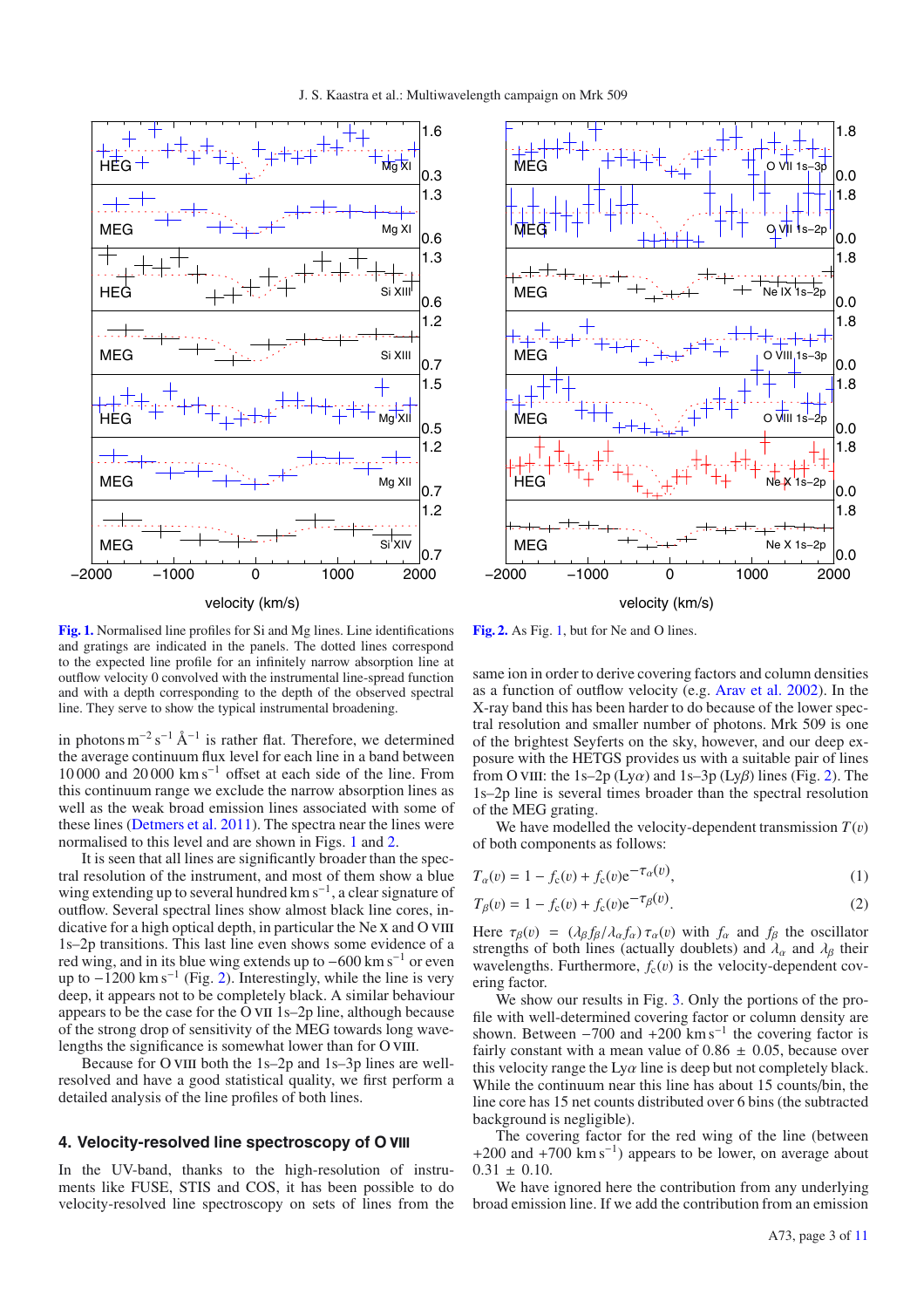

**[Fig. 3.](http://dexter.edpsciences.org/applet.php?DOI=10.1051/0004-6361/201424662&pdf_id=3)** Velocity-dependent total O VIII column density *N* and covering factor *f*<sup>c</sup> (*lower panels*) deduced from fits (*upper two panels*) to the O VIII Ly $\alpha$  and Ly $\beta$  lines.

line with a width  $(4200 \text{ km s}^{-1}$  FWHM) and strength (peak flux 6.7% of the continuum) equal to that derived by Detmers et al. (2011) for the RGS-spectrum of Mrk 509, and assume that the covering factor for the line is equal to that for the continuum, the average covering factor in the region below and above +200 km s<sup>-1</sup> increases to  $0.87 \pm 0.09$  and  $0.32 \pm 0.16$ , respectively. This is only a modest difference.

# **5. Detailed spectral modelling of the outflow**

A detailed analysis of line profiles is only possible for the stronger lines (see the previous section). Full spectral fitting is needed to make use of the information contained in all absorption lines, including the weaker lines. Such an analysis was done using the RGS spectrum (Detmers et al. 2011). Because the HETGS has 3–6 times higher spectral resolution than the RGS. and the line profiles of some lines (for instance O vIII 1s−2p) seem to indicate the presence of outflow components with higher velocity than considered by Detmers et al. (2011), we repeat their analysis but taking into account also the HETGS data.

# 5.1. Choice of velocity components

The spectral resolution of the HETGS is significantly better than that of the RGS, but still we lack the velocity resolution that is available in the UV. Taking too many not fully independent velocity components in a spectral model leads to strong correlations between these components and a poorly defined solution. It is therefore necessary to limit the number of velocity components taking into account the instrumental resolution. The

**Table 1.** Adopted velocity components for the analysis of the HETGS spectrum.

| Component | U |  |  |
|-----------|---|--|--|
|           |   |  |  |

FWHM of the MEG for the strongest lines (O VIII) is about 300 km s−1. For the HEG we get a similar FWHM but now for the shorter wavelength lines like Ne x and Mg XII. Ideally, a velocity bin size of about 1/3 FWHM would be achievable, but given the limits imposed by the statistics of the spectrum (relatively low effective area in the oxygen region), a minimum bin size of about  $150-200$  km s<sup>-1</sup> seems appropriate.

The lowest velocity gas found by Detmers et al. (2011) is component B1, with a corrected velocity of  $+80 \pm 30$  km s<sup>-1</sup>. This component agrees fairly well in velocity, column density and ionisation parameter with the UV troughs T5–T7 defined by Arav et al. (2012), with centroid velocities at −15, +45 and  $+125$  km s<sup>-1</sup>, respectively. The column-density weighted average velocity of these UV components is about  $+50 \text{ km s}^{-1}$ , and we will adopt that velocity as one of our basic components. From Fig. 2 we see that there is some material at such velocities for lines with ionisation parameter  $\log \xi$  less than about 2.0 (O VIII).

The UV data show a lack of material with velocities between about  $-200$  and  $-100$  km s<sup>-1</sup>. The highest velocities measured in the UV are from the troughs T1  $(-405 \text{ km s}^{-1})$ , T2  $(-310 \text{ km s}^{-1})$ , and T3  $(-240 \text{ km s}^{-1})$ . From our individual line analysis, we find that the line centroid of the lines from the ions that are dominated by ionisation component D in the notation of Detmers et al. (2011) (Si XIV, Si XIII, Mg XII and Ne X) have a weighted average outflow velocity of  $-227 \pm 24$  km s<sup>-1</sup>, consistent with the velocity of UV trough T3. Hence, we will also adopt a velocity of  $-240 \text{ km s}^{-1}$  as one of our basic components.

The third velocity component then naturally corresponds to trough T1 at  $-405 \text{ km s}^{-1}$ . Given the resolution of the HETGS, we will not be able to fully disentangle the troughs T1–T3, but by choosing T1 and T3 as our base components we will be able to model the X-ray velocity structure with sufficient accuracy. Any gas present at the velocities of T2 will be partly assigned to T1 and partly to T3.

Finally, Detmers et al. (2011) found some evidence of higher velocity gas at around  $-700 \text{ km s}^{-1}$ , mainly in the Mg XI and Fe XX and Fe XXI ions. Our line profile for Mg XII (Fig. 1) seems to exclude such a component, although the broad blue wing of O VIII might be consistent with such a component. Therefore we will include a fourth velocity component labelled T0 at  $-700$  km s<sup>-1</sup>.

We summarise our adopted components in Table 1 below.

# 5.2. Spectral modelling

We have first made a simultaneous fit to the RGS and HETGS data. The continuum model that we used is a small modification of the model used by Detmers et al. (2011). While they used a pure spline for the full continuum of the RGS spectrum, we use the sum of a power-law component and a spline. The power-law gives a fair description of the high-energy part of the HETGS spectrum (apart from Fe-K line features). While Detmers et al. (2011) used the spline to describe the full continuum (power-law plus soft excess), now it describes only the soft excess component. For the RGS, the spline has 12 knots, logarithmically spaced between 5–40 Å, with the flux value at 5 Å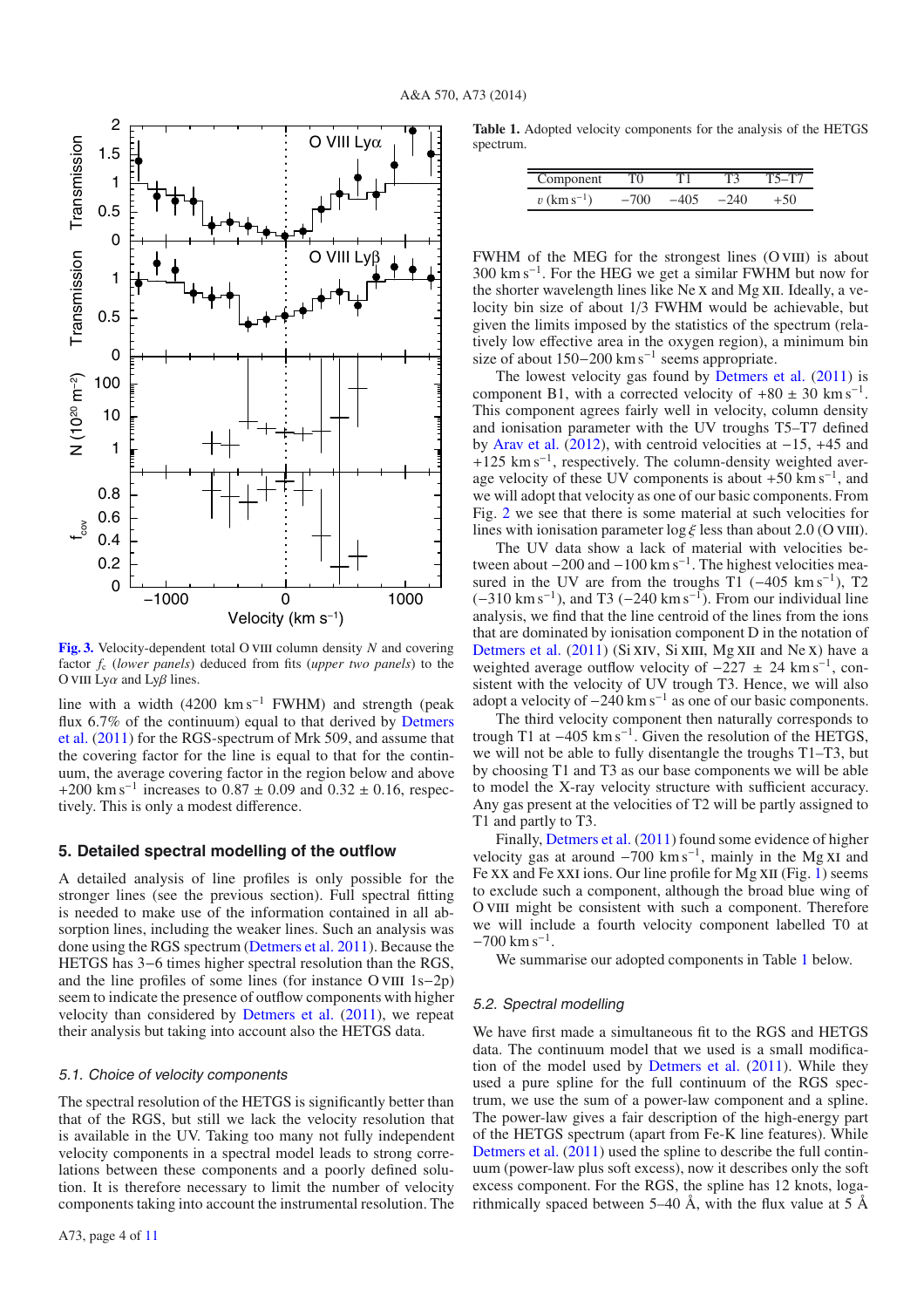forced to be zero, such that for  $\lambda < 5$  Å the continuum is given by the power-law. For the HETGS spectrum, we use a linear wavelength grid for the spline, with a spacing of  $2 \text{ Å}$  between 6.5−26.5 Å, and again with zero flux at  $\lambda = 6.5$  Å. In our spectral fitting, the splines representing the soft excess are allowed to vary independently for both datasets to account for weak time variability and cross-calibration effects, both of which are most important at lower energies where both instruments overlap. We keep the photon index of the power-law frozen to a value determined from a preliminary fit to the HETGS data. Because the RGS does not cover the  $\lambda < 5$  Å regime, the precise value of the photon index is not important for RGS; any differences with the "true" underlying power-law in the soft band are compensated for by the spline.

Furthermore, we add three broad Gaussian emission lines for the 1s–2p transitions significantly detected in the RGS spectrum: O VIII, O VII and Ne IX, with their width frozen to the value obtained by Detmers et al. (2011) for the RGS spectrum (FWHM 4200 km s−1). The line fluxes are also frozen to the values obtained from the RGS spectrum.

The foreground Galactic absorption model is also the same as used by Detmers et al. (2011) and described in more detail by Pinto et al. (2012).

We next add photo-ionised absorption components (the xabs model of SPEX). This model describes the transmission of a thin layer of photo-ionised gas.

We first start testing how many absorption components are needed. For that purpose, we incorporate a total number of  $7 \times 4 = 28$  xabs components in our model. For each of the 4 velocity components, we use 7 different ionisation components, with values of  $\log \xi$  frozen to 0, 0.5, 1, 1.5, 2, 2.5 and 3, respectively. For this spacing of ionisation parameter, any gas with ionisation parameter in the range of log  $\xi$  between 0–3 will give a detectable signal for at least 1 component. In addition, as discussed before our spacing of the velocity components is sufficient to include all gas. The velocity broadening was fixed to  $\sigma_v$  = 100 km s<sup>-1</sup> for each component. Only the column densities of all 28 components are free parameters. This is sufficient for the present purpose, namely to detect all relevant spectral components.

Figure 4 shows the result of a joint fit to the RGS and HETGS spectrum. At the lowest velocity  $(+50 \text{ km s}^{-1})$  we find two components, close to components B1 and C1 defined by Detmers et al. (2011). For gas at  $-240 \text{ km s}^{-1}$  a blend of the components C2 and D2 is recovered: it should be noted that in the analysis of Detmers et al. (2011) the ionisation parameters and outflow velocities were free parameters, giving more flexibility than in the present analysis with fixed ionisation parameters. Component A2 is also recovered at this velocity. Finally, at  $-405 \text{ km s}^{-1}$  we find gas at  $\log \xi = 3$ , corresponding to component E2. For this highest ionised component, there is a strong correlation between column density and ionisation parameter such that the  $1\sigma$  lower limit for component E2 (not shown in the figure) is closer to our component at  $\log \xi = 3$  both in ionisation parameter and column density.

It thus appears that there is little room for more absorption components than the ones already found by Detmers et al. (2011). However, to test this in more detail, we have also investigated another model.

We use a model with 8 xabs components, but contrary to our analysis above we allow three main parameters ( $\log \xi$ ,  $N_{\rm H}$ , and the velocity dispersion  $\sigma_v$ ) to be free. The outflow velocities are frozen to one of the values from Table 1. For six of



**[Fig. 4.](http://dexter.edpsciences.org/applet.php?DOI=10.1051/0004-6361/201424662&pdf_id=4)** Best-fit column densities for a model with 28 absorption components applied to the joint RGS and HETGS spectra. Crosses with labels indicate the positions of the components found in the analysis of the RGS spectrum by Detmers et al. (2011).

these components, we use initial conditions close to the values for components A2, B1, C1, C2, D2 and E2 of Detmers et al. (2011). To test whether there is gas present at  $\log \xi > 3$  we added a seventh component with a velocity of  $-405$  km s<sup>-1</sup> and a high ionisation parameter. The HETGS, because of its wavelength range, is well suited to detect highly ionised absorption. For component 8 we use an outflow velocity of  $-700 \text{ km s}^{-1}$  with an initial ionisation parameter in the range where O VIII has its peak concentration, in order to see if we can confirm the blue wing of the O VIII line (Fig. 2). We execute the spectral fits three times: for the RGS only, HETGS only and for the combined RGS and HETGS spectrum.

The best-fit parameters are shown in Table 2. We first consider the already known components B1–E2. In general, the statistical uncertainties on the HETGS spectrum are somewhat larger than on the RGS spectrum. This is caused by the factor of two difference in exposure time and the larger effective area at longer wavelengths, both in favour of the RGS. Interestingly, the only significant variability appears to occur for component C2  $(4.2\sigma$  significance decrease) and D2, with a tripling of the column density  $(2.8\sigma \text{ significance}).$ 

The additional two components are poorly constrained. The column density of the component at  $-405 \text{ km s}^{-1}$  must be regarded as an upper limit. The component at  $-700 \text{ km s}^{-1}$  also converged to a high-ionisation value, with low significance and poor constraints. Again, the column density is merely an upper limit.

### 5.3. Abundances

Using our model with the six significant xabs components presented in the previous section we have also determined the abundances in the outflow by making them free parameters. As discussed in Steenbrugge et al. (2011), we keep the oxygen abundance frozen to the proto-solar value (Lodders & Palme 2009), because the X-ray spectrum contains no hydrogen or helium lines. Thus, all abundances are relative to oxygen. We determined the abundances using both the combined RGS and HETGS spectrum as well as using only the HETGS spectrum. We show our results in Table 3. The abundances of the combined fit are not always strictly between those derived from the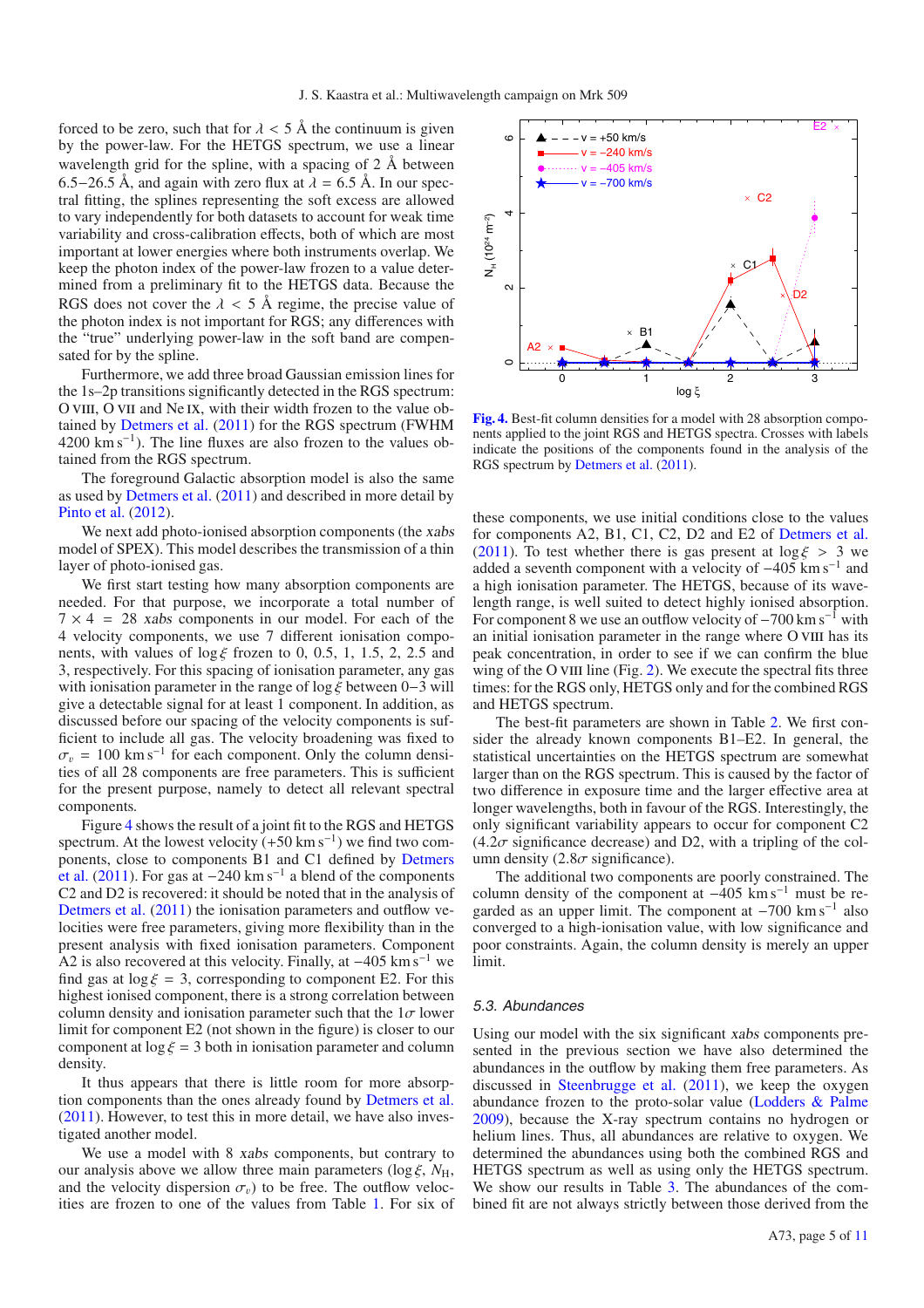| <b>Table 2.</b> Parameters of the spectral fits with multiple ionisation components |  |  |
|-------------------------------------------------------------------------------------|--|--|
|-------------------------------------------------------------------------------------|--|--|

| $Conf^a$  |                           | B1              | C <sub>1</sub>    | A2               | C <sub>2</sub>     | D2               | E <sub>2</sub>  |                     |                   |
|-----------|---------------------------|-----------------|-------------------|------------------|--------------------|------------------|-----------------|---------------------|-------------------|
|           |                           | $+50$           | $+50$             | $-240$           | $-240$             | $-240$           | $-405$          | $-405$              | $-700$            |
| R         | $\log \xi^c$              | $0.96 \pm 0.08$ | $\pm$ 0.02<br>.96 | $-0.07 \pm 0.09$ | $\pm$ 0.02<br>2.11 | $2.65 \pm 0.07$  | $2.93 \pm 0.08$ | $3.54 \pm 0.09$     | $3.30 \pm 0.19$   |
| RH        | $\log \xi^c$              | $0.98 \pm 0.07$ | $2.02 \pm 0.04$   | $-0.04 \pm 0.09$ | $2.07 \pm 0.02$    | $2.66 \pm 0.04$  | $2.98 \pm 0.22$ | $3.64 \pm 0.08$     | $3.29 \pm 0.09$   |
| H         | $\log \xi^c$              | $1.09 \pm 0.32$ | $1.95 \pm 0.11$   | $0.23 \pm 0.22$  | $1.91 \pm 0.09$    | $2.64 \pm 0.07$  | $3.27 \pm 0.24$ | $3.85 \pm 0.33$     | $3.24 \pm 0.25$   |
| R         | $N_{\rm H}$ <sup>d</sup>  | $0.53 \pm 0.07$ | $.35 \pm 0.19$    | $0.53 \pm 0.05$  | $4.2 \pm 0.4$      | $2.0 \pm 1.0$    | $3.0 \pm 0.8$   | 6(<14)              | 1.1(<2.7)         |
| <b>RH</b> | $N_{\rm H}$ <sup>d</sup>  | $0.56 \pm 0.06$ | $1.57 \pm 0.19$   | $0.54 \pm 0.05$  | $3.3 \pm 0.3$      | $4.0 \pm 0.6$    | $1.8 \pm 0.9$   | 10(<22)             | $1.7 \pm 0.9$     |
| H         | $N_{\rm H}$ <sup>d</sup>  | $0.70 \pm 0.33$ | $1.57 \pm 0.44$   | $0.56 \pm 0.24$  | $1.5 \pm 0.5$      | $5.9 \pm 1.0$    | $1.7(\leq 4.3)$ | 19( <sub>49</sub> ) | 1.9(< 4.6)        |
| R         | $\sigma_{\rm n}^{\ e}$    | $83 \pm 13$     | $113 \pm 15$      | $52 \pm 12$      | $75 \pm 10$        | $39 \pm 24$      | $90 \pm 60$     | 40(<260)            |                   |
| RH        | $\sigma_{\rm n}^{\rm e}$  | $82 \pm 13$     | $111 \pm 14$      | $52 \pm 11$      | $86 \pm 11$        | $39 \pm 15$      | $130 \pm 110$   | < 100               | $340(-240, +350)$ |
| H         | $\sigma_v^{\,\,\epsilon}$ | $100 \pm 90$    | $160 \pm 70$      | $90 \pm 50$      | 60(>30)            | $170(-130, +40)$ | 90(< 490)       | < 800               | $<$ 2200          |
|           |                           |                 |                   |                  |                    |                  |                 |                     |                   |

**Notes.** (*a*) Configuration. R: RGS only; RH: RGS & HETGS; H: HETGS only. (*b*) Outflow velocity in km s−1. (*c*) Ionisation parameter in 10−<sup>9</sup> W m as used throughout this paper. (*d*) Total hydrogen column density in 1024 m−2. (*e*) Velocity dispersion in km s−1.

Table 3. Best-fit abundances in the outflow of Mrk 509 relative to oxygen and in proto-solar units.

| Element | $RGS^a$         | $HETGS^b$       | $RGS + HETGS^b$ |
|---------|-----------------|-----------------|-----------------|
| C/O     | $1.19 \pm 0.08$ |                 | $1.17 \pm 0.07$ |
| N/O     | $0.98 \pm 0.08$ |                 | $1.04 \pm 0.07$ |
| Ne/O    | $1.11 \pm 0.10$ | $1.11 \pm 0.10$ | $1.20 \pm 0.07$ |
| Mg/O    | $0.68 \pm 0.16$ | $1.09 \pm 0.13$ | $0.92 \pm 0.11$ |
| Si/O    | $1.3 \pm 0.6$   | $1.09 \pm 0.15$ | $0.98 \pm 0.14$ |
| S/O     | $0.57 \pm 0.14$ | $0.5 \pm 0.4$   | $0.80 \pm 0.17$ |
| Ca/O    | $0.89 \pm 0.25$ |                 | $1.30 \pm 0.34$ |
| Fe/O    | $0.85 \pm 0.06$ | $0.87 \pm 0.09$ | $0.89 \pm 0.03$ |
|         |                 |                 |                 |

**Notes.** (*a*) From Steenbrugge et al. (2011); all abundances are from their analysis of the RGS data, except Si that was derived from the LETGS data. (*b*) Present work.

individual RGS and HETGS fits. This is caused by the different bandpass of both instruments and the slightly different spectral models, but in general the abundances agree within their nominal statistical uncertainties.

### 5.4. The 2–6 keV band

Our HETGS spectrum has the best combination of sensitivity with spectral energy resolution over the 2–6 keV band. We have searched for the presence of absorption and emission lines in this band, but there are no features stronger than our detection limit of about 3 mÅ equivalent width in this band. This is consistent with the prediction from our model for the outflow presented before in this section. The same model also predicts that the lines from innershell absorption lines in the Fe-K band are below the detection limit of the HETGS data. Limits for ultra-fast outflows in this band are discussed in Sect. 7.2.

# **6. The Fe-K complex**

#### 6.1. General considerations

Our present HETGS spectrum is the best-exposed highresolution spectrum of Mrk 509 in the Fe-K band. Yaqoob & Padmanabhan (2004) detected a narrow iron line in a shorter, 59 ks HETGS spectrum taken in 2001. The analysis of the *XMM-Newton* pn spectrum (Ponti et al. 2013) shows that the neutral Fe-K emission line has two components: a narrow component that remains constant in flux over time, and a broader component with a constant equivalent width from days to years



**[Fig. 5.](http://dexter.edpsciences.org/applet.php?DOI=10.1051/0004-6361/201424662&pdf_id=5)** HEG spectrum near the Fe-K emission line. Shown are the residuals relative to a power-law continuum. The rest frame energies of some important transitions are indicated by dotted lines (the Fe XXV Ly $\alpha$  line consist of two components, and the Fe xxv triplet consists of four components, from left to right the forbidden line, the intercombination lines and the resonance line).

timescales. In addition, the *XMM-Newton* spectrum shows excess flux between 6.7–7.0 keV that can be modelled well with two different models: a weak relativistically broadened emission line or weak highly-ionised line emission from H-like or He-like iron, possibly produced by scattering from distant material.

Our HEG spectrum near the Fe-K complex is shown in Fig. 5. The spectrum is shown relative to the power-law continuum obtained from the model fit discussed below (Fig. 6). The most obvious feature in the spectrum is the narrow emission line at 6.4 keV rest frame energy which shows a red shoulder extending down to 6.25 keV, and perhaps even down to about 5.8 keV. We treat these features in more detail in Sect. 6.2 below. Because of the statistical uncertainties of the spectrum, we cannot prove the presence of other spectral features at higher energies, although, for instance, the residuals in Fig. 5 near the Fe xxv and Fe xxvi 1s−2p transitions are consistent with the predictions from the *XMM-Newton* model of Ponti et al. (2013) (equivalent width about 4 eV for each line).

Ponti et al. (2013) described the 6.4 keV line by the sum of a narrow and broad ( $\sigma$  = 0.22 keV) Gaussian line. Our data are still consistent with such a model and the strengths of the lines derived by Ponti et al. (2013), but this model cannot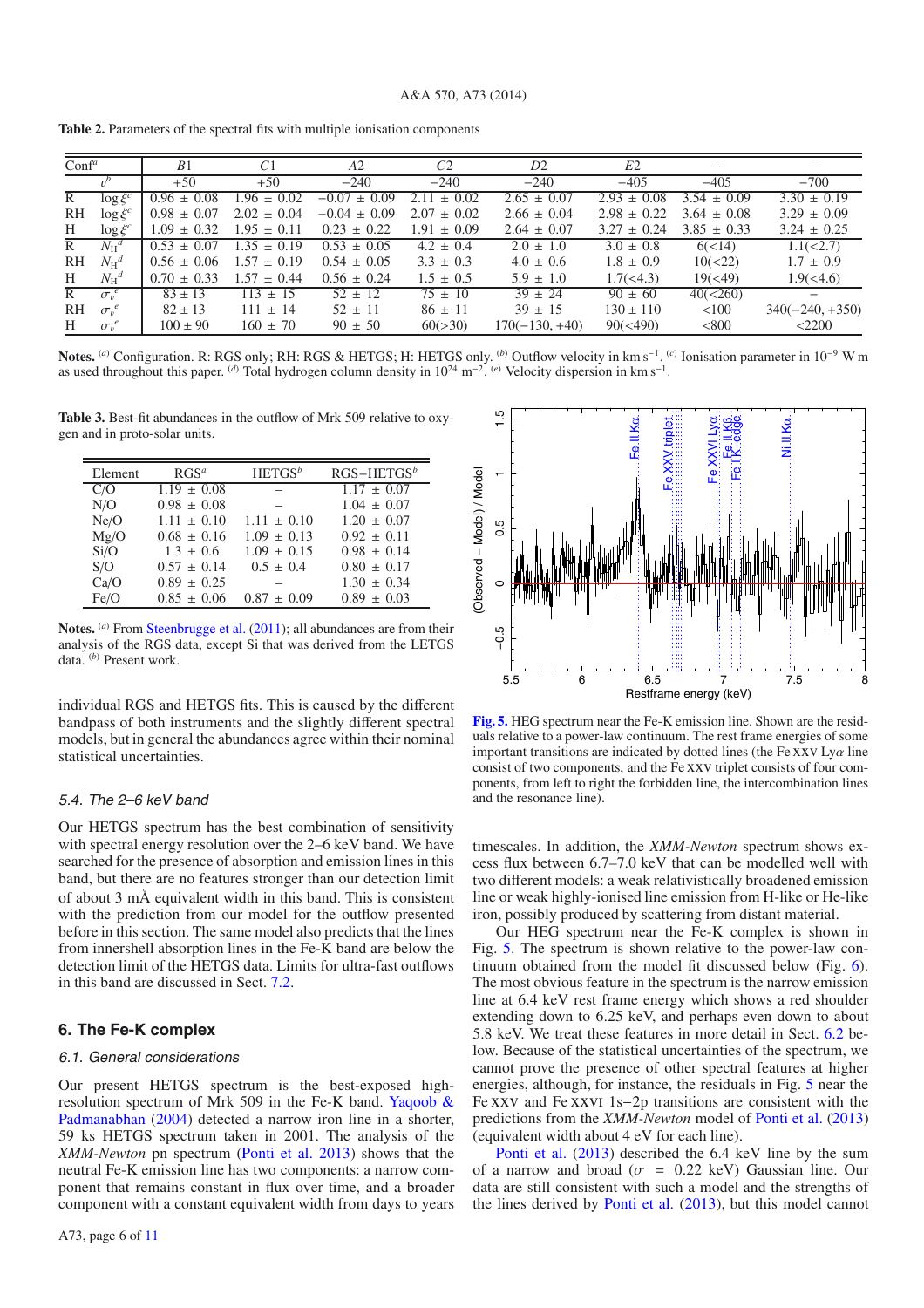

**[Fig. 6.](http://dexter.edpsciences.org/applet.php?DOI=10.1051/0004-6361/201424662&pdf_id=6)** HEG spectrum in 2012 near the Fe-K emission line (data points with error bars). The model (solid line) consists of a power-law, narrow emission line and two flat plateaus.

reproduce the strong red wing of the narrow line, unless the broad line would be four times stronger and would lack a blue wing. Therefore we model this spectral region with a different model as outlined in the next section.

## 6.2. Analysis of the Fe-K emission line

The spectrum near the narrow line at 6.4 keV rest frame energy is shown in Fig. 6. In addition to the narrow line, there is a broad red wing extending down to 6.25 keV, and perhaps even down to about 5.8 keV.

We have fitted the continuum first using the continuum model described in Sect. 5.2, i.e. a high-energy powerlaw and a spline at low energies representing the soft excess. We added the outflow as modelled by the sum of xabs components but with their parameters frozen to the values found in Sect. 5.2. Only the parameters of the power-law and the spline were allowed to vary.

We then added a narrow iron line at 6.40 keV to the model (assumed to be a  $\delta$ -line). The red wing of the line extending down to ∼6.25 keV could suggest perhaps the presence of a Compton shoulder. In order to test this, we have added a flat plateau to the model. It consists of a  $\delta$ -line with centre 6.336 keV. smeared with a flat profile (the vblo component of SPEX) with a full-width of 0.15 keV. This mimics to lowest order the Compton shoulder profiles as presented e.g. by Matt (2002). The even broader red wing is modelled here with a similar flat profile with centre 6.2 keV and half-width of 0.73 keV.

We obtain a best fit normalisation of the narrow line of  $0.09 \pm 0.03$  ph m<sup>-2</sup> s<sup>-1</sup> or an equivalent width of 16 ± 5 eV. For the narrow plateau we obtain a flux of 0.19  $\pm$  0.06 ph m<sup>-2</sup> s<sup>-1</sup> or an equivalent width of  $33 \pm 10$  eV. The broadest plateau has a flux of  $0.41 \pm 0.10$  ph m<sup>-2</sup> s<sup>-1</sup>. Without the broadest plateau in the model, the narrow line would have a slightly higher flux of 0.10 ph m<sup>-2</sup> s<sup>-1</sup> and its red wing a flux of 0.28 ph m<sup>-2</sup> s<sup>-1</sup>. See Fig. 6 for this empirical fit.

As an alternative model, we have used the same model but with the two plateau components replaced by a relativistically blurred emission line. For that purpose we use the refl model of SPEX, which was provided by Piotr Zycki. It calculates the reflected continuum plus the corresponding Fe-K line from a constant density X-ray illuminated atmosphere. It computes the



**[Fig. 7.](http://dexter.edpsciences.org/applet.php?DOI=10.1051/0004-6361/201424662&pdf_id=7)** HEG spectrum near the Fe-K emission line (data points with error bars) fitted to a model with a narrow emission line and a relativistically blurred cold reflection component. The lines are from bottom to top: contribution from the narrow emission line (solid), reflection component (dot-dashed), powerlaw component (dashed), sum of power law and reflection (dotted) and total model (solid histogram).

**Table 4.** Model for the Fe-K emission line region.

| Parameter               | value                                              |
|-------------------------|----------------------------------------------------|
| $\Gamma^a$              | $1.924 \pm 0.010$                                  |
| $R^b$                   | $0.64 \pm 0.11$                                    |
| $q^c$                   | $-2.23 \pm 0.20$                                   |
| $\cos i^d$              | $0.95$ ( $>0.944$ )                                |
| $F_{\text{refl}}^e$     | 3.9 ph $m^{-2}$ s <sup>-1</sup>                    |
| $F_{\rm line}{}^f$      | $0.09 \pm 0.03$ ph m <sup>-2</sup> s <sup>-1</sup> |
| $\sigma_{\rm line}{}^g$ | $<$ 2900 km s <sup>-1</sup>                        |

**Notes.** (*a*) Photon index of the primary continuum. (*b*) Scale *R* for reflection. For an isotropic source above an infinite disc  $R = 1$ . This value corresponds to seeing equal contributions from the reflected and direct spectra. (*c*) Slope of the emissivity  $\epsilon$  of the disc, power-law  $\epsilon \sim r^q$ . (*d*) Cosine of inclination angle *i* of the line of sight to the disc. The fit reached the maximum (hard) value of the model. (*e*) Total flux of the reflection component. Not a free parameter but derived from the fit. (*f*) Flux of the narrow emission line at 6.40 keV (energy fixed).  $(9)$  Gaussian width of the narrow emission line. We find an upper limit. For practical purposes, we keep its value to 2000 km s<sup> $-1$ </sup>.

Compton-reflected continuum (cf. Magdziarz & Zdziarski 1995) and the iron K $\alpha$  line (cf. Zycki & Czerny 1994), as described in Zycki et al. (1999). In addition it can be convolved with a relativistic discline model (for Schwarzschild geometry).

This model gives an acceptable solution, but because the corresponding line is not very strong, we have kept a few parameters fixed. We kept the inner- and outer disc radius frozen to 6 and  $10<sup>4</sup>$  gravitational radii, the metallicity and iron abundance to solar values and the ionisation parameter to zero (i.e. cold reflection). We show our solution in Table 4 and Fig. 7.

### **7. Ultra-fast outflows**

## 7.1. Fe-K region

Ultra-fast outflows (e.g. Tombesi et al. 2010) have been previously reported for Mrk 509. Dadina et al. (2005) report a redshifted system (+0.21c if interpreted as Fe xxvi) in two out of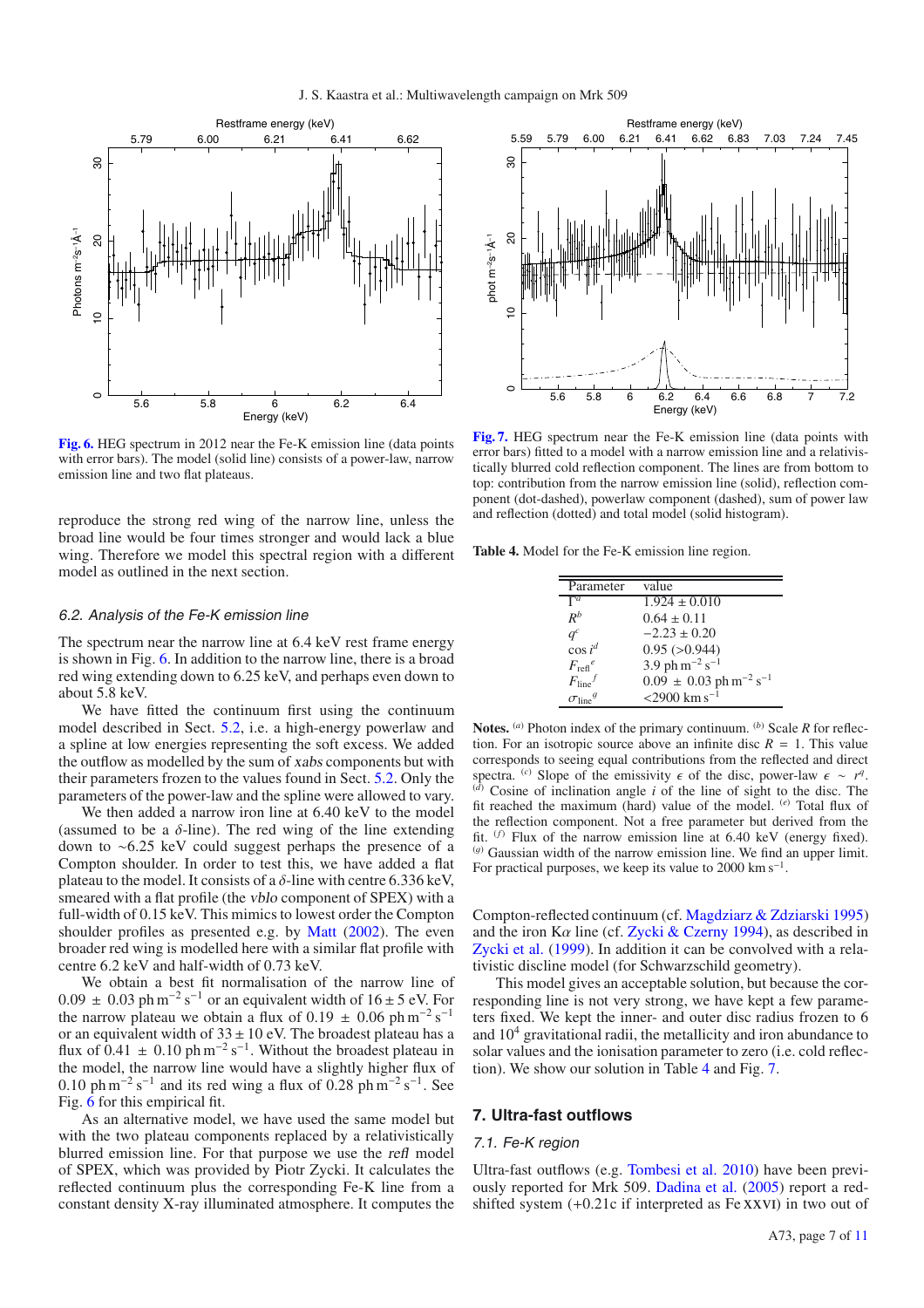five time segments of one of the six *Beppo*SAX observations taken between 1998–2001, as well as a blue-shifted system at <sup>−</sup>0.16c in one of these time segments. In addition, they report an outflow system at <sup>−</sup>0.19c in the *XMM-Newton* observation taken in 2000. Cappi et al. (2009) reported three systems in three different *XMM-Newton* observations taken in 2000, 2005 and 2006. They have equivalent widths of  $32 \pm 12$ ,  $20 \pm 6$  and  $20±7$  eV at outflow velocities of  $-0.172c$ ,  $-0.141c$  and  $-0.196c$ , respectively, when identified with Fe xxvi 1s–2p. In the stacked *XMM-Newton* data taken before 2009, Ponti et al. (2009) found evidence of an additional system with an outflow velocity of <sup>−</sup>0.048c and with equivalent width of 13(−4, <sup>+</sup>2) eV (the error bars from both papers have been converted to 68% here). The lack of a similar absorption line during the non-simultaneous Suzaku campaign was interpreted by Ponti et al. (2009) as being due to intrinsic variability in the absorber properties. Moreover, the stacked *XMM-Newton* pn spectrum from the deep exposure taken in 2009 does not show any significant ( $>3\sigma$ ) evidence of ultra-fast outflows in the Fe-K band (Ponti et al. 2013).

We have searched for the presence of absorption lines from highly ionised iron ions in the present HETGS data by adding to our best-fit continuum model discussed before absorption from Fe xxv or Fe xxvi at various redshifts. Because with the standard extraction that we used for our HEG spectra the spectrum for energies above ∼7.6 keV starts losing counts, that are not taken into account in the fluxed spectrum, we replaced the fluxed spectrum above that energy with the fluxed spectrum taken from the *Chandra* TGCAT archive<sup>1</sup>, that explicitly uses a narrower extraction region to improve the spectrum in the 1.5–1.8 Å range. We verified that at  $E < 7.6$  keV the fluxed spectrum is exactly the same using both extraction methods.

We have frozen the velocity broadening to  $1000 \text{ km s}^{-1}$  for this exercise, to avoid line saturation while still being moderately narrow compared to the instrumental resolution of the HEG grating at these energies. The resulting equivalent widths are shown in Fig. 8. We find no significant absorption lines, and the numbers and their error bars can be regarded as upper limits.

A typical upper limit of 20 eV equivalent width corresponds to a column density of  $2.0 \times 10^{21}$  or  $4.7 \times 10^{21}$  m<sup>-2</sup> for Fe XXV and Fe xxvi, respectively; for proto-solar abundances this corresponds to a minimum hydrogen column density of  $1.2 \times 10^{26}$ and  $3.1 \times 10^{26}$  m<sup>-2</sup>, at the respective ionisation parameters where the peak concentration occurs ( $\log \xi$  values of 3.7 and 4.1, respectively).

# 7.2. Other possible ultra-fast outflow signatures

The *Chandra* LETGS spectrum of Mrk 509 taken in 2009 showed a few weak features in the  $5-9$  Å band that might be associated with highly ionised gas outflowing at about −14 500 km s−<sup>1</sup> (Ebrero et al. 2011). The strongest features would be the 1s–2p transitions of Mg XII, Si XIV and S XV. While such a component is only significant at the 90% confidence level, its outflow velocity coincides with the velocity of one of the highly ionised outflowing components seen in the iron line as reported by Ponti et al. (2009). This provides sufficient motivation to inspect our HETGS spectrum carefully.

We have added, similar to Ebrero et al. (2011), a slab component to our best-fit model of the HETGS spectrum, with velocity dispersion frozen to 100 km s<sup> $-1$ </sup> and outflow velocity to <sup>−</sup>14 500 km s−1. The slab model accounts for the transmission of a layer of material composed of ions with adjustable ionic



**[Fig. 8.](http://dexter.edpsciences.org/applet.php?DOI=10.1051/0004-6361/201424662&pdf_id=8)** Best-fit equivalent width (EW) of an iron 1s–2p absorption line for the present spectrum taken with the HEG. The lower *x*-axis corresponds to the blueshift of an Fe xxv line, the upper *x*-axis to that of an Fe xxvi line. In this plot positive EW corresponds to emission, negative EW to absorption. Filled squares: present HEG data; open circles: the three components reported by Cappi et al. (2009); star: the component discussed by Ponti et al. (2009).

**Table 5.** Best-fit column densities in  $10^{20}$  m<sup>-2</sup> for highly ionised ions at  $-14$  500 km s<sup>-1</sup>.

| LETGS <sup>b</sup> |
|--------------------|
| $4 \pm 8$          |
| $5 \pm 12$         |
| ${<}700$           |
|                    |

**Notes.** (*a*) Present HETGS spectrum, 280 ks, taken in 2012. (*b*) LETGS spectrum, 170 ks, taken in 2009 (Ebrero et al. 2011).

column densities. The best-fit column densities are reported in Table 5. We find no evidence of such a component. Our upper limits are more than an order of magnitude lower than those reported by Ebrero et al. (2011). For proto-solar abundances, they correspond to an equivalent hydrogen column density of  $<$ 3 × 10<sup>24</sup> m<sup>-2</sup> at a typical ionisation parameter of log  $\xi = 3$ .

# **8. Discussion**

# 8.1. Wavelength scale

In Kaastra et al. (2011a) we paid a lot of attention to obtaining the proper wavelength scale for the RGS spectra, because of small systematic uncertainties of the order of 7 mÅ. In the present work we have found that the velocities based on the RGS spectra reported by Detmers et al. (2011) need to be increased by  $+55 \pm 21$  km s<sup>-1</sup> to bring them into agreement with the HETGS scale. The absolute wavelength accuracy of the MEG grating as reported in the *Chandra* observatory guide is 11 mÅ, corresponding to about 150 km s<sup>-1</sup> for the oxygen lines. However, the relative uncertainty is only 2 mÅ or 30 km s<sup>-1</sup> within and between observations. We think the latter may better represent the uncertainty for our observations. The correction of  $+55$  km s<sup>-1</sup> corresponds to  $+3.7$  mÅ at a typical wavelength of 20 Å; adjusting the RGS wavelength scale indicators in Table 11 of Kaastra et al. (2011a) with this number brings them all in good agreement, where we need to assume that most hot gas in

See tgcat.mit.edu.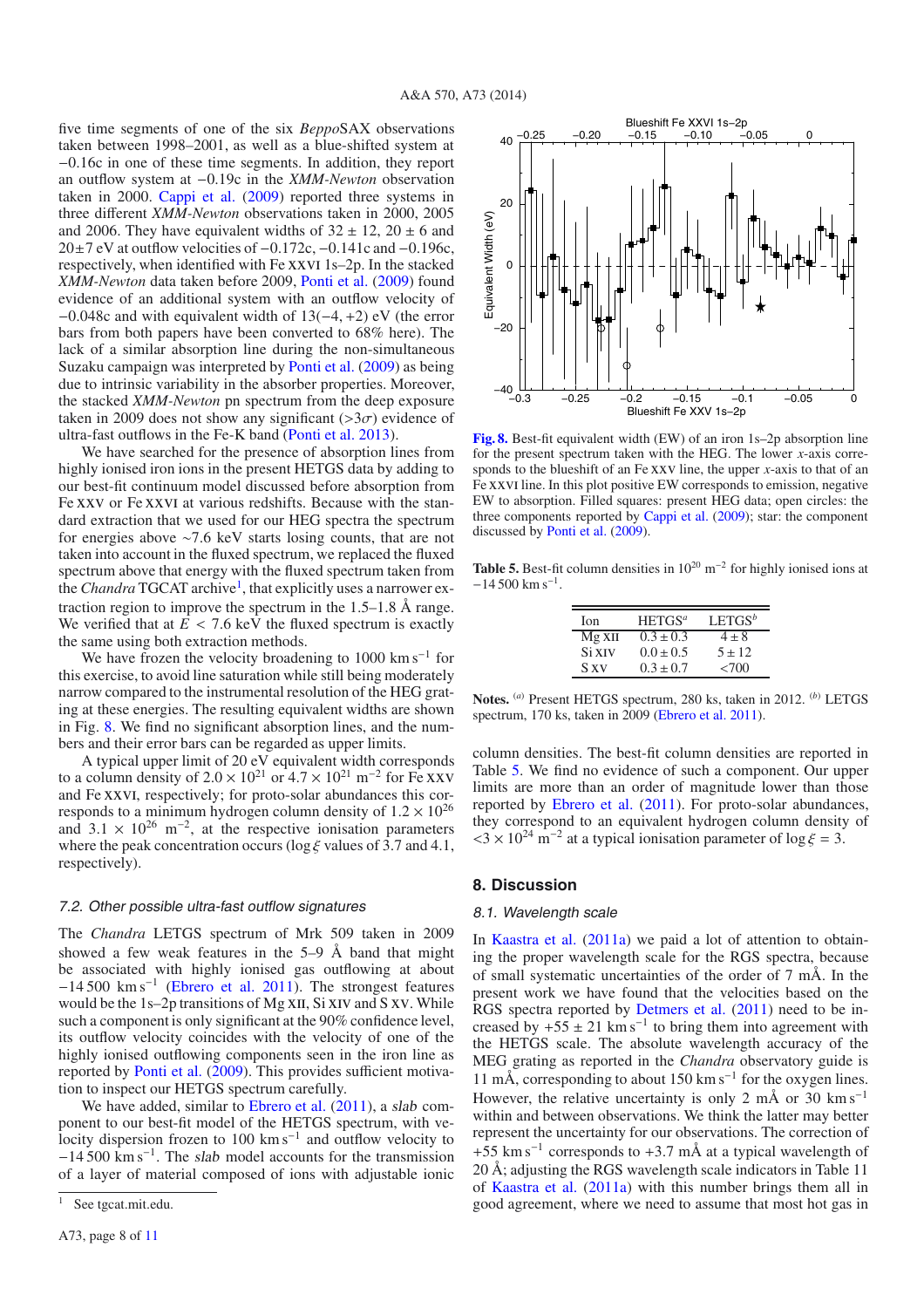

**[Fig. 9.](http://dexter.edpsciences.org/applet.php?DOI=10.1051/0004-6361/201424662&pdf_id=9)** Observed spectra near the strongest Mg xi (*left panel*) and Ne x (12.54 Å) and Fe xxi (12.69 Å) transitions (*right panel*). Spectra from top to bottom: RGS, MEG and HEG. For clarity of display we have omitted error bars on the HEG spectra; all spectra have an arbitrary <sup>o</sup>ffset in the y-direction, and for better visibility of the weak lines the RGS spectra have in addition been multiplied by a factor of 5 in both panels. The model spectra (thick solid histograms) represent the bestfit HETGS spectrum; for the RGS this model has been simply folded through the RGS data.

our Galaxy in the direction towards Mrk 509 is at low velocity (cf. Pinto et al. 2012). The only exception is the 1s–2p line of O i from our Galaxy, that is off by about 10 mÅ. Perhaps this line suffers from more blending by weak lines from the outflow of Mrk 509 than we have accounted for.

# 8.2. Gas outflowing at –700 km s<sup>-1</sup> or higher

One of the motivations for our present observation was to confirm the presence of the tentative velocity component at  $-715 \pm 100$ 109 km s−<sup>1</sup> in the RGS spectrum (Detmers et al. 2011). That component was visible in the strongest transitions of Mg xi, Fe XX and Fe XXI. The HETGS line profiles of Mg XI, Mg XII and other highly ionised ions do not show such a component (Fig. 1), and this is confirmed by our spectral fits that tend to give only upper limits for column densities at such velocities.

Is the high-velocity component found by Detmers et al. (2011) real? To address this question, we show the RGS and HETGS spectra near the strongest transitions from Mg XI and Fe xxi (Fig. 9). Compared to the best-fit HETGS model, the RGS spectrum shows two data bins, each about  $1\sigma$  below the model, at the blue side from the centre of the line. In a fit to RGS data alone, these tend to make the outflow velocity higher indeed, but the excess is not very significant compared to the HETGS model. For Fe xxi a roughly similar situation occurs, and combining this weak blue excess absorption for both lines creates the  $-715 \text{ km s}^{-1}$  component. Our work shows that such a component is not present in the 2012 HETGS spectrum, but of course we cannot exclude that such a somewhat weaker, but transient component was present in the 2009 RGS data.

Another indicator for possible high-velocity gas is the O VIII 1s–2p line profile in the MEG spectrum, that appears to indicate a blue tail extending out to about  $-600 \text{ km s}^{-1}$  or perhaps even beyond −1000 km s−1. Again, a global spectral fit does not confirm this, although the detailed line profile (Fig. 3) does not exclude the presence of a small amount of O vIII ions around  $-600$  km s<sup>-1</sup>.

# 8.3. Covering factor of the outflow

In Sect. 4 we have investigated the line profiles of the O VIII Lyman series. According to the modelling of Detmers et al. (2011), this ion is produced for about 75% in the ionisation components C, and 16% and 8% in the ionisation components D and E, respectively.

We first consider the outflow components around −240 (C2 and D2) and  $-405 \text{ km s}^{-1}$  (E2). Our analysis shows that, on average, there is some evidence that the covering factor is less than unity. At  $v < -100 \text{ km s}^{-1}$ , the average covering factor is  $0.81 + 0.08$ . We note that also the UV C IV and N V lines in the  $0.81 \pm 0.08$ . We note that also the UV C<sub>IV</sub> and N<sub>V</sub> lines in the same velocity range show some evidence of covering factors less than unity (Kriss et al. 2011; Arav et al. 2012), but the detailed covering factor profile is hard to determine for O VIII.

A lower than unity covering factor might be caused by either a patchy outflow, or by contributions to the continuum emission outside the region covered by the outflow. We first consider this second possibility. Because components C and D of the outflow have distances of >70 pc and 5−33 pc, respectively (Kaastra et al. 2012), and the inclination angle is likely to be in the range of 20−40 degrees, the extent of the outflow perpendicular to the line of sight will be of the order of 2−40 pc or more. Thus, if the outflow covers the continuum source only partially, there should be a significant (of the order of 10%) continuum X-ray flux contribution at distances of the order of 2−40 pc from the nucleus. The torus region would be a likely candidate, but in order to get a strong reflected X-ray flux from this region one would need a high ionisation parameter in addition to a sizeable sustained solid angle with respect to the nucleus. For such a high ionisation parameter significant atomic edges should be present in the reflected spectrum, and these cannot be relativistically blurred at such large distances from the nucleus. Our RGS spectrum also shows no evidence of strong edges.

Thus, a somewhat patchy outflow may be a better explanation for the slightly reduced covering factor, but we must stress here that the significance of  $f_c < 1$  in this velocity range is  $\sim$ 2.4 $\sigma$ , so there is a small probability that the covering factor is 1 and that the column density is on the lower side in order to make the O VIII line core not completely black.

We next consider the velocity range between −100 and  $+200$  km s<sup>-1</sup>, around the low velocity components. Here the average covering factor for O VIII is  $0.90 \pm 0.08$ , hence it is hard to draw firm conclusions. At even higher redshifts, for velocities >200 km s<sup> $-1$ </sup> the covering factor appears to be significantly smaller, about 0.3. However, in the UV lines there is no evidence of gas at these velocities, and most of the low covering factor is caused by the single bin at  $+600 \text{ km s}^{-1}$ . At these velocities there is some weak blending with Fe XII transitions; this ion peaks at about the same ionisation parameter as O VIII and according to the model of Detmers et al. (2011) it can contribute a few percent to the transmission of the O vIII 1s–3p line around 16.03  $\AA$ rest frame energy.

## 8.4. Variability

Our analysis in Sect. 5 shows that, within the statistical uncertainties, there have been no changes in the derived column densities of most regular outflow components. The only exception appear to be components C2 and D2, both at  $-240 \text{ km s}^{-1}$  and with  $\log \xi$  at 2.07 and 2.66, respectively. Component D2 is the only X-ray component that showed significant long-term variability (Kaastra et al. 2012), and at a distance between 5–33 pc it is also the component nearest to the central black hole. In the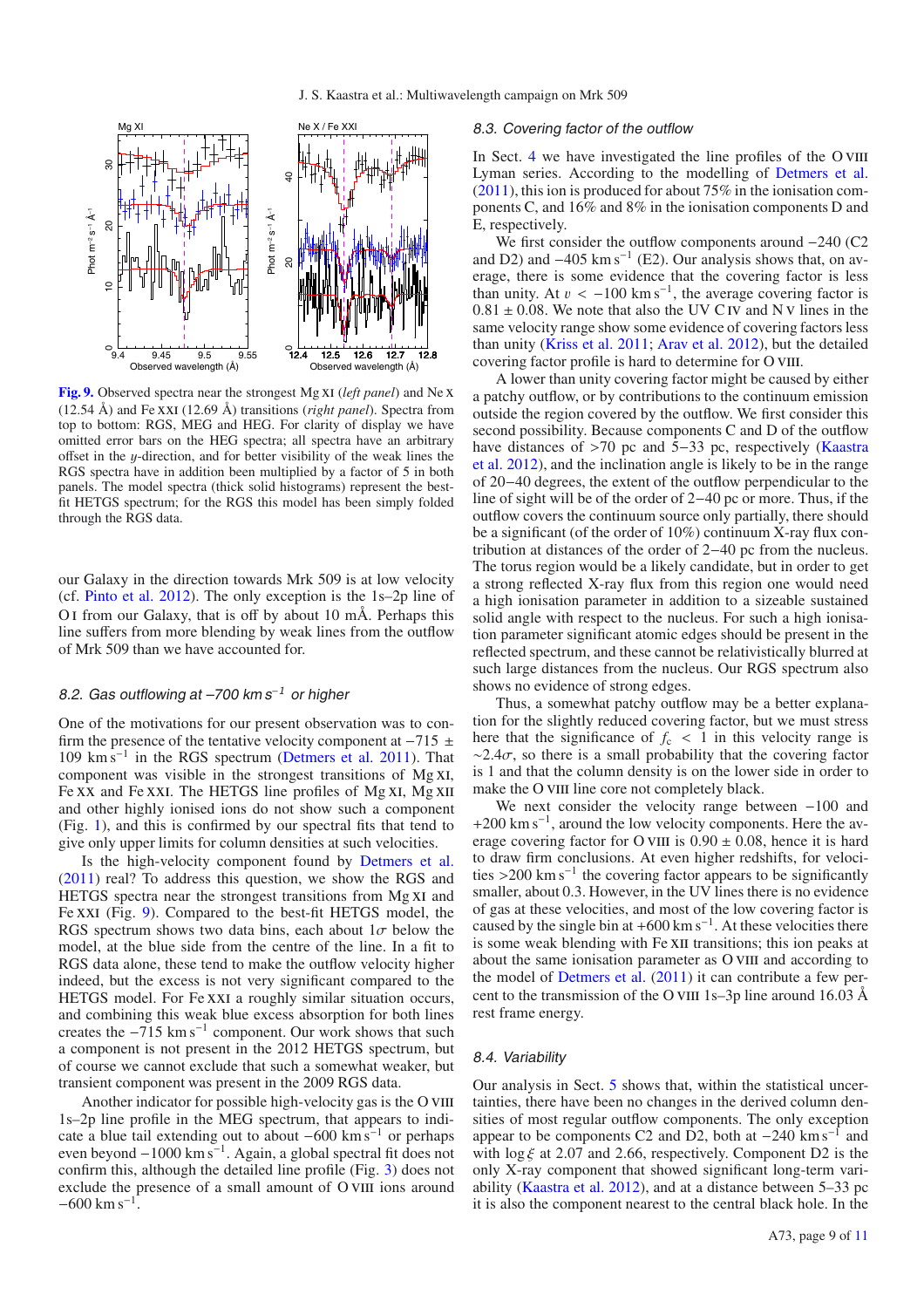three years between 2009 and 2012 it may well be that fresh material has entered the outflow in this component, if it is near its lower limit distance of 15 light years (5 pc). For component C2 such an explanation is unlikely, given its distance of >70 pc. We note that components C2 and D2 are close to unstable branches of the cooling curve (Detmers et al. 2011); thus, depending on the luminosity history, gas may have moved from one ionisation parameter to another. We note that the loss of column density for component C2 is about the gain in column density for component D2. Lacking more regular monitoring of Mrk 509, however, we cannot test such a scenario.

# 8.5. Abundances

Our best-fit abundances do not differ much from those reported by Steenbrugge et al. (2011) based on the RGS data. We refer to that paper for a full discussion on the abundances. In general, inclusion of the HETGS data improves the accuracy, in particular for Ne, Mg, Si and Fe. The Mg and S abundances are somewhat closer to the proto-solar values by including the HETGS data.

# 8.6. Fe-K emission line

The spectrum clearly shows a narrow emission line component. Its flux is consistent with the values found by Yaqoob  $\&$ Padmanabhan (2004) and Ponti et al. (2013), and its steadiness in flux over the years points to an origin far away from the nucleus.

The narrow iron line at 6.4 keV appears to have an extended red wing extending down to about 6.25 keV (Fig. 6). This looks quite similar to a Compton shoulder, and for that reason we have attempted a fit with a flat profile (Sect. 6). This gives a remarkable good fit to the observed profile, but the shoulder has about two times more photons than the narrow line. All models calculated by Matt (2002) for Compton shoulders have a shoulder to line ratio *<sup>f</sup>* less than 0.4 for transmission models and *<sup>f</sup>* < <sup>0</sup>.2 for reflection models. We can clearly exclude a transmission model here, because that would give significant low-energy absorption that is not observed. Hence, there is a mismatch of a factor of 10 in the observed value for *f* compared to the models. This is even stronger if we consider that the equivalent width of the narrow emission line is small (16 eV), and for such a small value the models of **Matt** (2002) even produce a lower value  $f < 0.10$ . Despite the good fit, it thus appears hard to explain the red wing with a Compton shoulder, and we therefore have to seek another explanation for this red wing.

The full width of the red wing is about 7000 km s<sup>-1</sup>. This is smaller, but of a similar order to the line width detected by Ponti et al. (2013). If we would assume that this emission stems from an X-ray broad line region, and that there should be a similar blue wing, then the absence of such a blue wing in the observed spectrum might be explained by absorption. Partial absorption of the blue wing due to an outflow is also seen in the  $Ly\alpha$  line of hydrogen, for example Kriss et al. (2011). However that absorption extends only up to  $-500 \text{ km s}^{-1}$  in the UV spectrum. Here we would need absorption at several thousands of  $km s^{-1}$ . To absorb the blue wing, we would need ionisation stages containing Fe XVIII or higher, having 1s–2p transitions above 6.4 keV. However, application of our xabs models shows that this is impossible: we would also get significant 1s–3p transitions at higher energies, and the required column densities, of the order of 10<sup>28</sup> m−<sup>2</sup> for hydrogen, are inconsistent with the column densities that we derived from our fits to the low-energy part of the spectrum. We conclude that if the red wing of the narrow Fe-K emission line has an origin in an X-ray broad line region, then the line must be asymmetric with significantly more flux in the red wing.

Another possibility is that the red wing is not a separate entity but part of a broader structure, for instance a weak relativistic emission line. Indeed, we get an excellent fit to the spectrum using the sum of the narrow component with a relativistically broadened iron line. Such a line could stem from reflection by relatively cool material. The line is weak, however, and therefore poorly constrained, and the interpretation of the best-fit parameters must be done with care. The inclination angle seems to be small, perhaps about 20 degrees, which is consistent with a type 1 viewing direction, and with the fact that, for instance, from the optical imaging of the O III lines (Phillips et al. 1983) it appears as if we are looking fully through the ionisation cone.

This relativistic line could be part of a more general reflection component. Our best-fit reflection fraction *R* of  $0.64 \pm 0.11$ then suggests that the covering of this reflector is less than  $2\pi$  sr.

From their analysis of the *XMM-Newton* pn data, Ponti et al. (2013) also concluded that the spectrum allows for a weak relativistic emission line. However, in their case the relativistic line originates from Fe xxv or Fe xxvi while we need colder iron. In the case of Ponti et al. (2013) the data could be modelled alternatively with ionised Fe xxv and Fe xxvi emission lines. Our data are consistent with such a model.

#### 8.7. Ultra-fast outflows

The HETGS spectrum shows no clear evidence of ultra-fast outflows in the form of highly blueshifted absorption lines of Fe xxv and Fe xxvi. In Sect. 7.1 we showed that the presence of such lines is not statistically significant at the expected blueshifts for an ultra-fast outflow. However, given the statistical uncertainties we also cannot rule out such lines at the strength of about 20 eV equivalent width as reported by Cappi et al. (2009). For this equivalent width, we derive a hydrogen column density of  $1.2 \times 10^{26}$  and  $3.1 \times 10^{26}$  m<sup>-2</sup> for Fe xxv and Fe xxvI, respectively. These values are two orders of magnitude higher than those measured for the ionisation components A to E, which are of the order of a few times  $10^{24}$  m<sup>-2</sup> (see Table 2). We can see in Fig. 4 that the measured hydrogen column density of the absorbers in general increases with the ionisation parameter, a behaviour often seen in other AGN (Behar 2009). However, for values of  $\log \xi$  of 3.7 and 4.1 (for which the concentration of Fe xxv and Fe xxvi peak, respectively) one would expect columns of the order of  $\sim 10^{25}$  m<sup>-2</sup>, much smaller than found for the ultra-fast outflows. This supports the idea that the ultrafast outflows, if present, may originate in a different environment than the warm absorbers, possibly in winds launched close to the accretion disc.

Similarly, troughs of Mg XII, Si XIV and S XV outflowing at <sup>∼</sup>0.05*<sup>c</sup>* were marginally detected in the LETGS spectrum in the 5–9 Å range (Ebrero et al. 2011). This velocity was remarkably similar to that of the variable Fe absorption lines reported by Ponti et al. (2009), suggesting that both absorbers might belong to the same ionised wind. While the lack of a significant detection could be attributed to the low sensitivity of LETGS at those wavelengths, one would expect to detect them significantly in the HETGS if they are actually present. However, we did not find evidence of any of these absorption features in our spectrum, obtaining tighter upper limits on their column densities than those of Ebrero et al. (2011). These ions are typically produced in a gas with ionisation parameter  $\log \xi \sim 3$ , very close